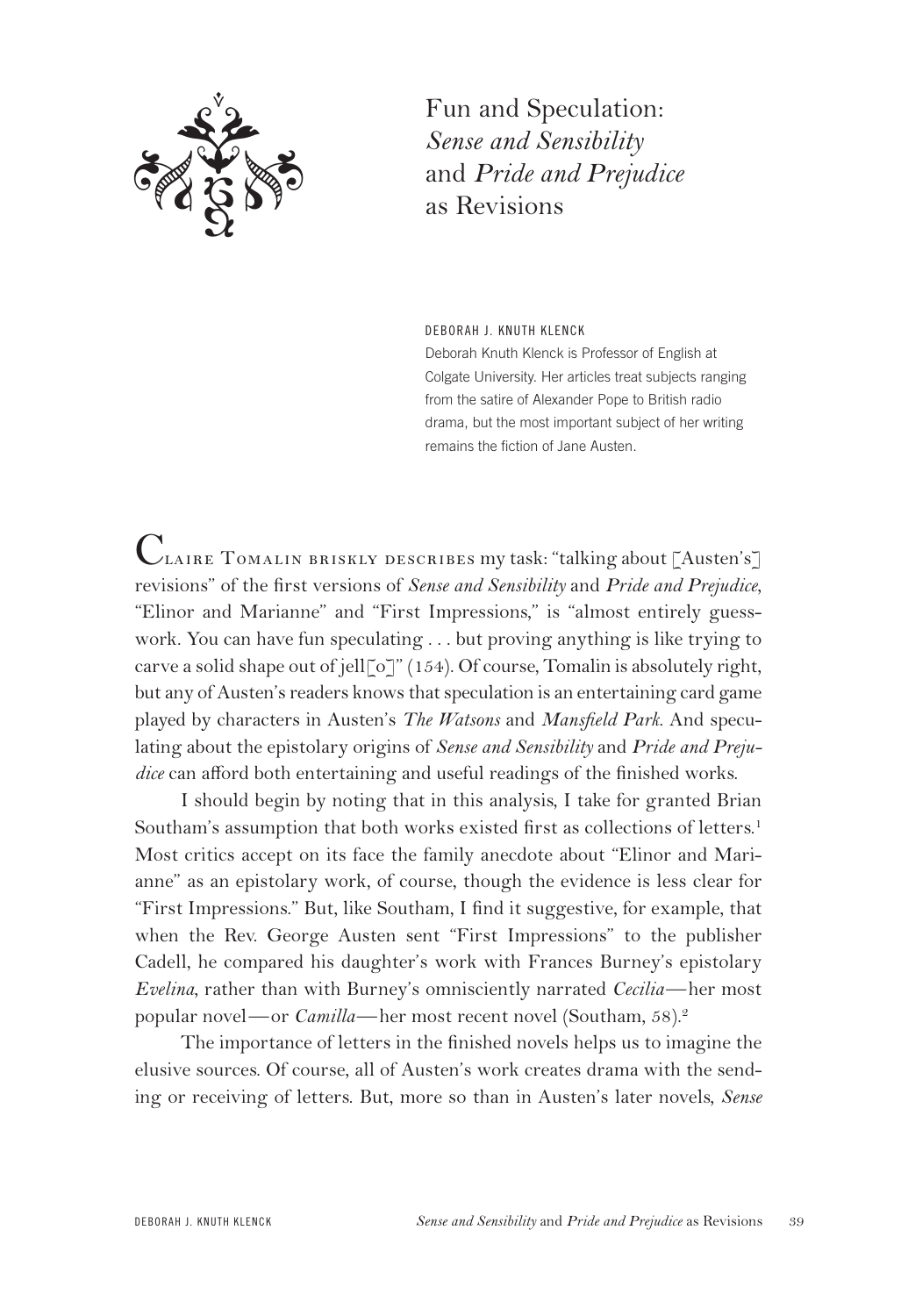*and Sensibility* and *Pride and Prejudice* emphasize such scenes. Southam points out that *Sense and Sensibility* contains twenty-one actual or summarized letters, and *Pride and Prejudice,* forty-four, a preponderance of letters unmatched in any of the other novels (62). Letters as physical objects serve as props, and characters speculate endlessly about their contents.

Epistolary fiction is notoriously voyeuristic—half the thrill of a novel by Richardson, for example, is the titillating prospect of reading someone else's mail. The predatory Mr. B. often seems as rapacious toward Pamela's letters as toward the heroine herself, and Austen learned a lot from her predecessor. Even in Austen's later narratives, like *Emma*, letters are seldom completely private. Were it not resisted, Mrs. Elton's officious intrusion on Mrs. Bates's domestic arrangements—she insists on sending her own servant to fetch the family's letters from the post—would bring to light Jane Fairfax's correspondence with Frank Churchill, and necessarily their secret engagement as well.

Letters are even more public property in these first two novels. In *Sense and Sensibility*, instead of asking Marianne a direct question about her relationship with Willoughby, Elinor and her mother conjecture about their correspondence. The optimistic Mrs. Dashwood construes Willoughby's *failure* to write to Marianne as *proof* of their engagement: because Sir John Middleton often brings the family post, the *absence* of letters must conceal a secret engagement (80; 84). Elinor remains paralyzed with silent doubt about the understanding between her sister and Willoughby until the action of the novel moves to London. The evening of their arrival, Elinor sees Marianne handing an envelope with "a large W in the direction" to the footman for the two-penny post (161). The opposite of her mother on so many occasions, here Elinor takes a physical letter, arguably better evidence than no letter at all, as proof that her mother has always been right: a definite engagement must indeed exist. Ironically, of course, both sorts of evidence lead to an inaccurate conclusion, despite even the prudent Colonel Brandon's making a similar judgment when he too happens to see one of Marianne's notes to Willoughby (173).

In this claustrophobic society, Mrs. Jennings manages to find material for days of speculation after watching Colonel Brandon read a letter at breakfast (70-71) and she can evoke fresh floods of tears in Marianne merely by commenting, as she holds out a letter to her miserable guest, "'Now, my dear, I bring you something that I am sure will do you good'"—because the letter is not from Marianne's jilting suitor, but merely from her mother (202). Of course, having one's letters served up with breakfast is how Willoughby's relationship with Marianne is discovered by his fiancée Miss Grey (328).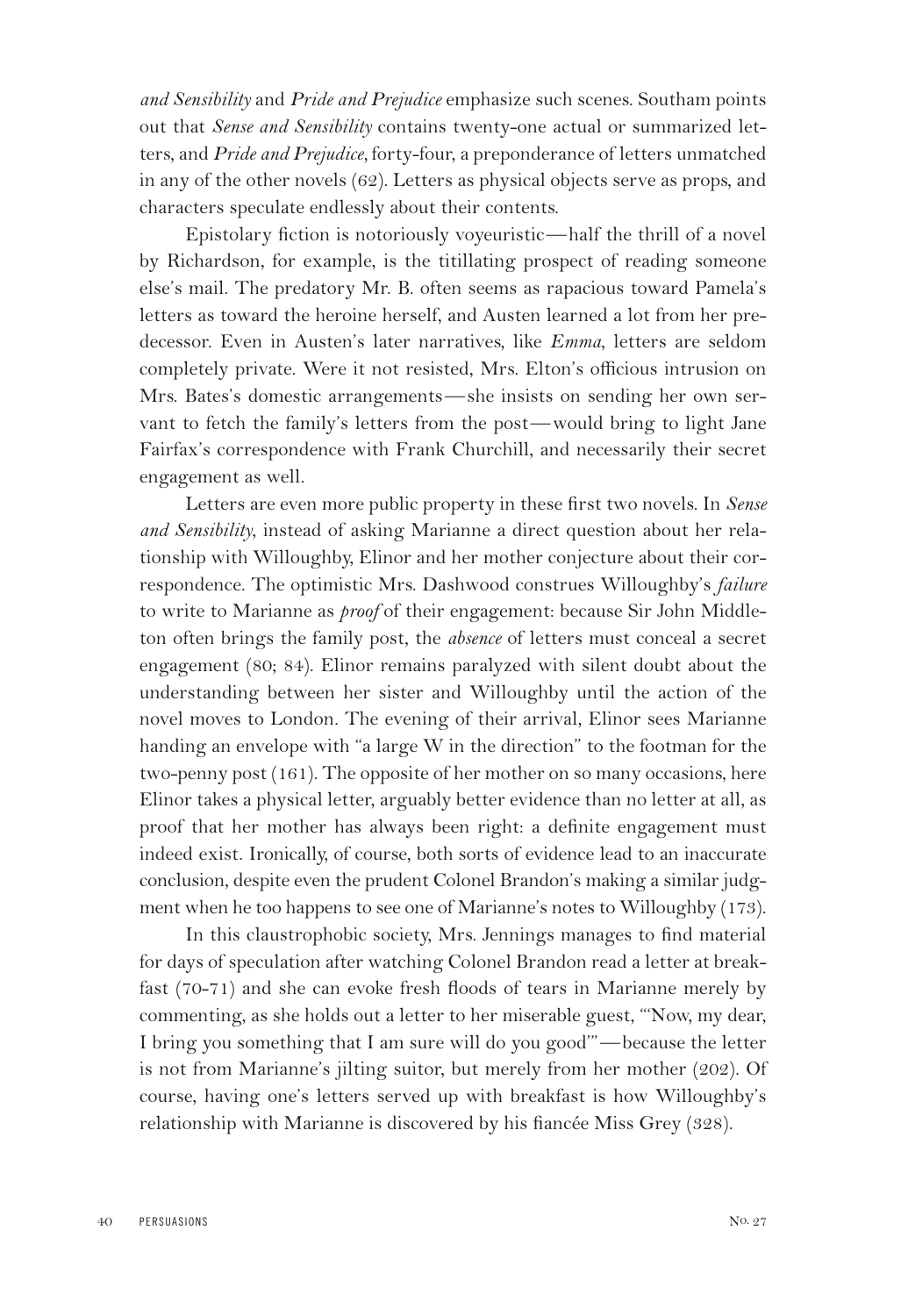In both novels, the narrative frequently summarizes letters from the epistolary sources. In *Sense and Sensibility*, for example, Austen characterizes in detail Sir John Middleton's letter inviting his cousin to take Barton Cottage on easy terms:

The letter was . . . written in the true spirit of friendly accommodation. He understood that she was in need of a dwelling, and though the house he now offered her was merely a cottage, he assured her that everything should be done to it which she might think necessary, if the situation pleased her. He earnestly pressed her, after giving the particulars of the house and garden, to come with her daughters to Barton Park, the place of his own residence. . . . He seemed really anxious to accommodate them, and the whole of his letter was written in so friendly a style as could not fail of giving pleasure to his cousin.  $\ldots$  (23)

When revising "Elinor and Marianne," Austen must have wanted to retain this letter's illustration of Sir John's generous spirit, but in summarizing, she seems almost to transcribe. A. Walton Litz points out that "[s]ome of the long speeches [in *Sense and Sensibility*] suggest an imperfect assimilation of the original letters, and the contrasts in style between adjacent passages are quite striking" (Litz, 73). Such "imperfect assimilation" is also striking in summaries like this one. I shall give just one more of many apparent summaries of pre-existing letters in *Sense and Sensibility*. After Mrs. Dashwood learns by letter of Willoughby's betrayal of Marianne's affection, Austen tells us,

To give the feelings or the language of Mrs. Dashwood on receiving and answering Elinor's letter, would be only to give a repetition of what her daughters had already felt and said. . . . Long letters from her, quickly succeeding each other, arrived to tell all that she suffered and thought; to express her anxious solicitude for Marianne, and entreat she would bear up with fortitude under this misfortune. (212-13)

Consider Austen's decisions about letters and epistolary summaries in the early chapters of *Pride and Prejudice*. While the verbatim transcript of Caroline Bingley's insinuating invitation to dinner serves to illustrate her characteristic archness, which here takes the form of snide antifeminism ("'a whole day's tête à tête between two women can never end without a quarrel'" [30]), there seems no reason to follow up with the full text of Jane's letter announcing her cold (31): the second letter could easily have been summarized. At times, the narrative reads almost as a list of the letters that formed the earlier version of the novel. While Jane remains ill at Netherfield, for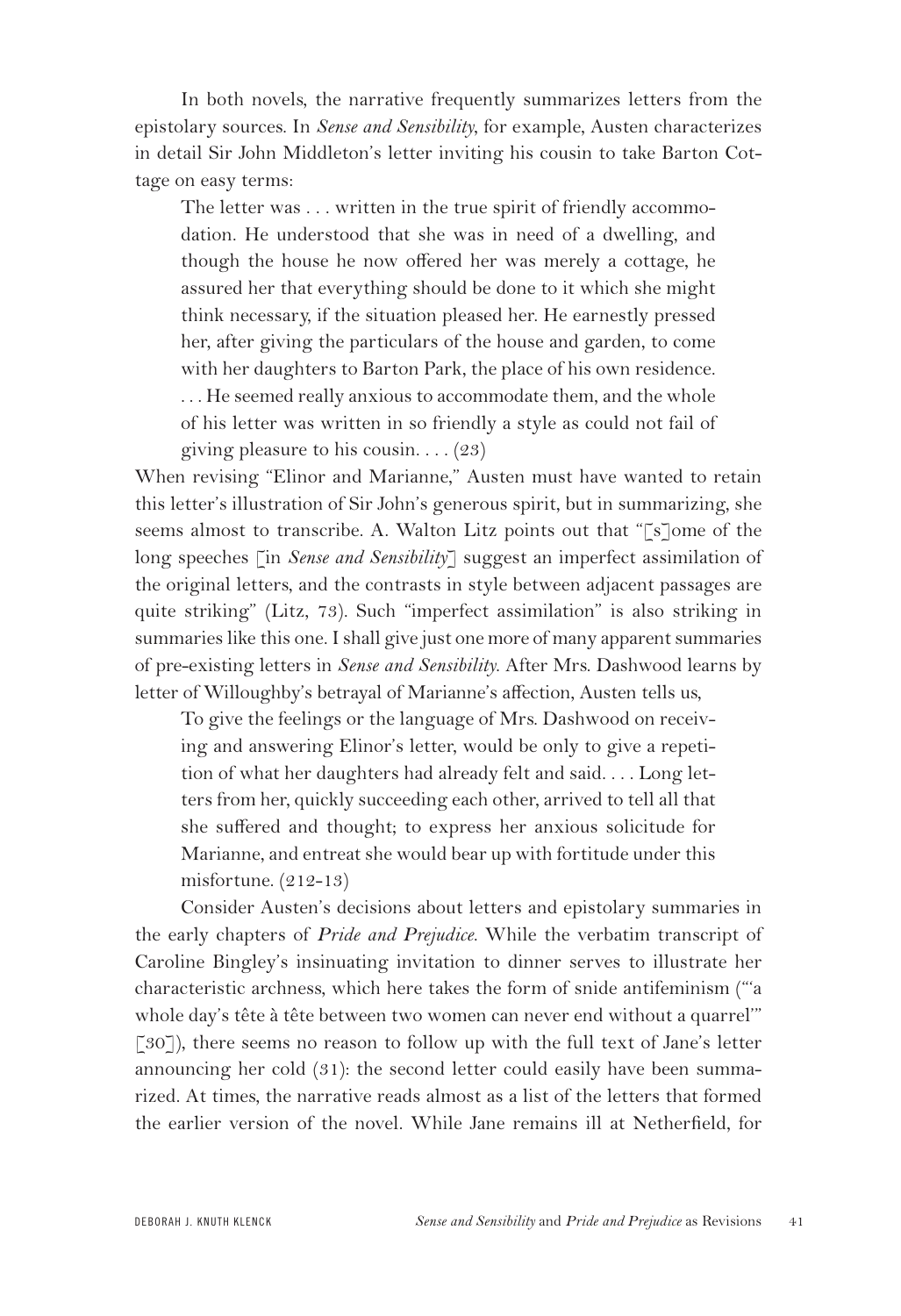example, we are told that Elizabeth "requested to have a note sent to Longbourn, desiring her mother to visit Jane. . . . The note was immediately dispatched" (41). Two days later, still during this Netherfield visit, two more letters are summarized (59).

In the letters that survive in both texts, spelling, grammar, style, and even handwriting reveal character, of course. Speaking of Austen's own correspondence, Mary Favret writes, "We find . . . frequent references to the length, penmanship and general presentation of letters. We might infer that the letter-writer revealed as much in the appearance as in the content of a missive—and perhaps more" (135). Long after the novelist's death, Austen's niece fondly remembered—and envied—her aunt's precision in folding and sealing her letters (Austen, Caroline 7). In *Pride and Prejudice*, Mr. Darcy's careful writing, whether to his sister in a routine letter or to Elizabeth Bennet in his elaborate self-justification, is an indication of the steadiness of his character (48; 196). Elizabeth's failure to interpret this sign correctly is characteristic of her judgment at these points in the novel: she rather applauds the slapdash epistolary style Mr. Bingley confesses to (47-48).

Style is substance. Marianne's flowing script in her imprudent London notes to Willoughby is as significant as the texts themselves. Lydia Bennet's letters to her sister Kitty remain mysterious—more negative evidence because they are "much too full of lines under the words to be made public" (238). Lucy Steele, who shrewdly exploits her fiancé's letter as physical evidence to prove to Elinor her engagement to Edward, gets a kind of epistolary comeuppance at the novel's end, when the reader can enjoy the banality of her triumphant letter announcing to Edward that she has eloped with his brother. Even the reticent Edward is brought to unusual dryness of humor, as he and Elinor contemplate Lucy's numerous solecisms, including her comprehensive valediction, "Your sincere well-wisher, friend, and sister, Lucy Ferrars": "'this is the only letter I have ever received from her, of which the substance made me any amends for the defect of the style'" (365). One wonders whether Lucy could have taken in even the vulnerable Edward, had he seen a sample of her writing before their engagement. Elizabeth Bennet of course pre-judges Mr. Collins by his first letter—"'There is something very pompous in his stile. . . . Can he be a sensible man?'"—and for once her "first impression" is accurate—she could never marry a man who would write such a letter.

When we consider Austen's revision process, we naturally tend to assume improvements—the opportunities offered by free-indirect discourse and narrative commentary seem immeasurably to enrich a novel's tonal subtlety, for example. But much of the finished novels' comedy and even irony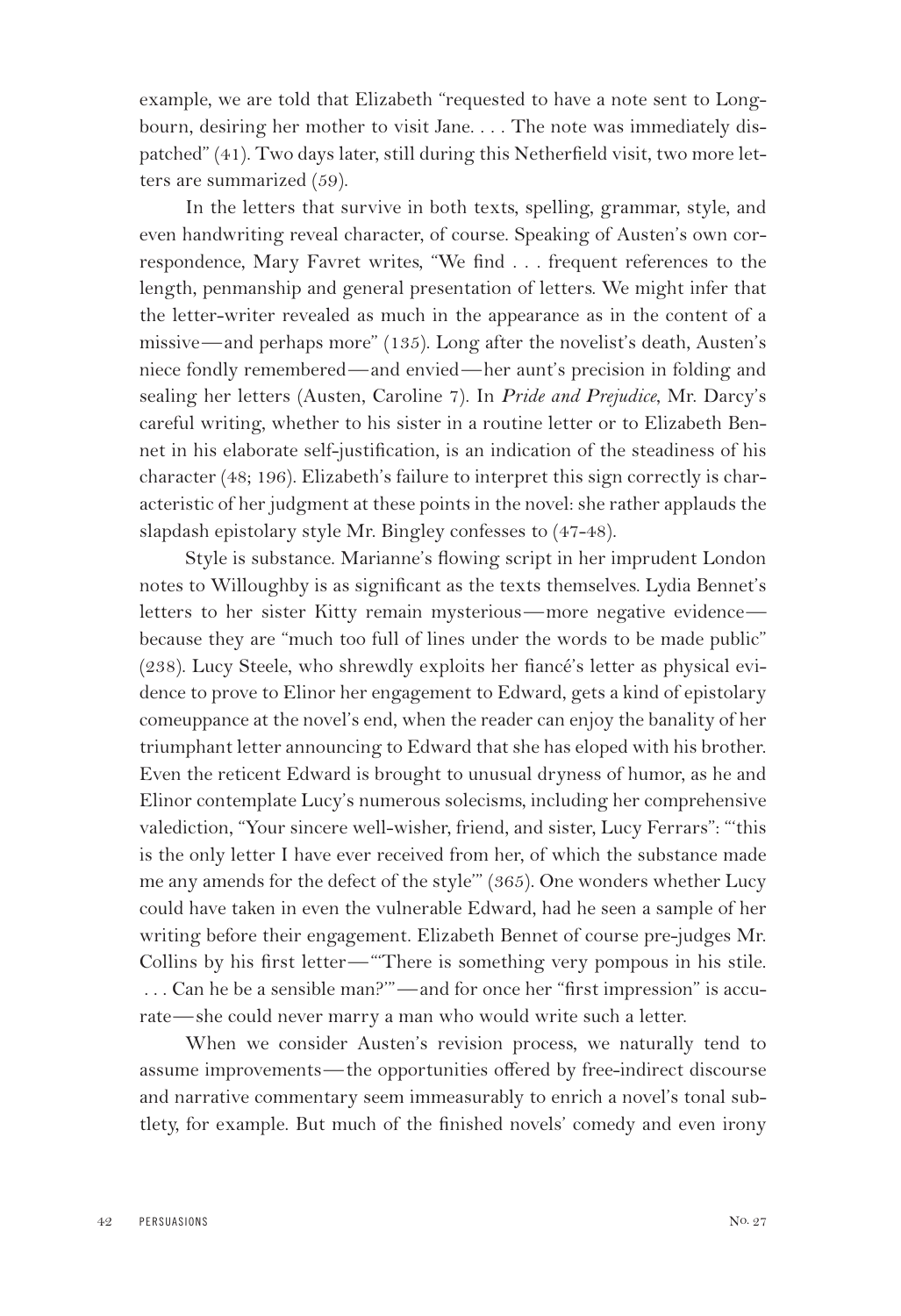may have been just as effective in earlier, epistolary versions. An epistolary rendition of the selfish minuet between the competing avarice of the John Dashwoods that nearly opens *Sense and Sensibility* can easily be imagined. John Dashwood writes to his wife from Norland, reporting not only his father's demise but also the dying Mr. Dashwood's "recommendation" of the interest of his widow and three daughters, and Mr. John Dashwood's own consideration of "how much there might prudently be in his power to do for them" (5). An exchange of several letters would afford Mrs. John Dashwood free range for her hyperbolical phrases, warning her husband against "'impoverishing'" his "'dear little boy," "'rob['bing'] his child," and "'ruin['ing'] himself and their poor little Harry by giving away all his money to his half sisters,'" an exaggeration belied by her later urging her husband not to "'give away half your fortune from your own child"—with the words "all" and "half" exchanging places (8). The narrative voice tells us that "Mrs. John Dashwood was a strong caricature of [her husband];—more narrow-minded and selfish" (5). But no commentary is necessary if this connubial negotiation of charity appears in letters. Mrs. John Dashwood's own letters would even prove that her compliment to her husband is, comparatively speaking, justified, when she says, "'But you have such a generous spirit!'" before embarking on an actuarial inquiry into Mrs. Dashwood's life-expectancy (10-11).

But other comical letters are lost to us. When Elizabeth writes to ask for the family carriage to collect her and Jane from Netherfield, Austen summarizes, "Mrs. Bennet sent them word that they could not possibly have the carriage before Tuesday; and in her postscript it was added, that if Mr. Bingley and his sister pressed them to stay longer, she could spare them very well" (59). Since the last thing Caroline Bingley wishes is to extend Elizabeth's stay at Netherfield, Mrs. Bennet's letter, with its especially inappropriate postscript, must have been funnier in its verbatim version. And we can only regret Austen's decision to summarize Lady Catherine de Bourgh's letter to Darcy on the subject of his engagement: "she sent him language so very abusive, especially of Elizabeth, that for some time all intercourse was at an end" (388). This letter would have been one of the last in the novel and certainly a rousing coda. Instead, we have two other amusing epistolary curtain calls— Lydia's combined wedding felicitations and application for a place at court for Wickham ("'any place would do, of about three or four hundred a year'" [386]) and the following letter from Mr. Bennet to Mr. Collins:

"Dear Sir,

"I must trouble you once more for congratulations. Elizabeth will soon be the wife of Mr. Darcy. Console Lady Catherine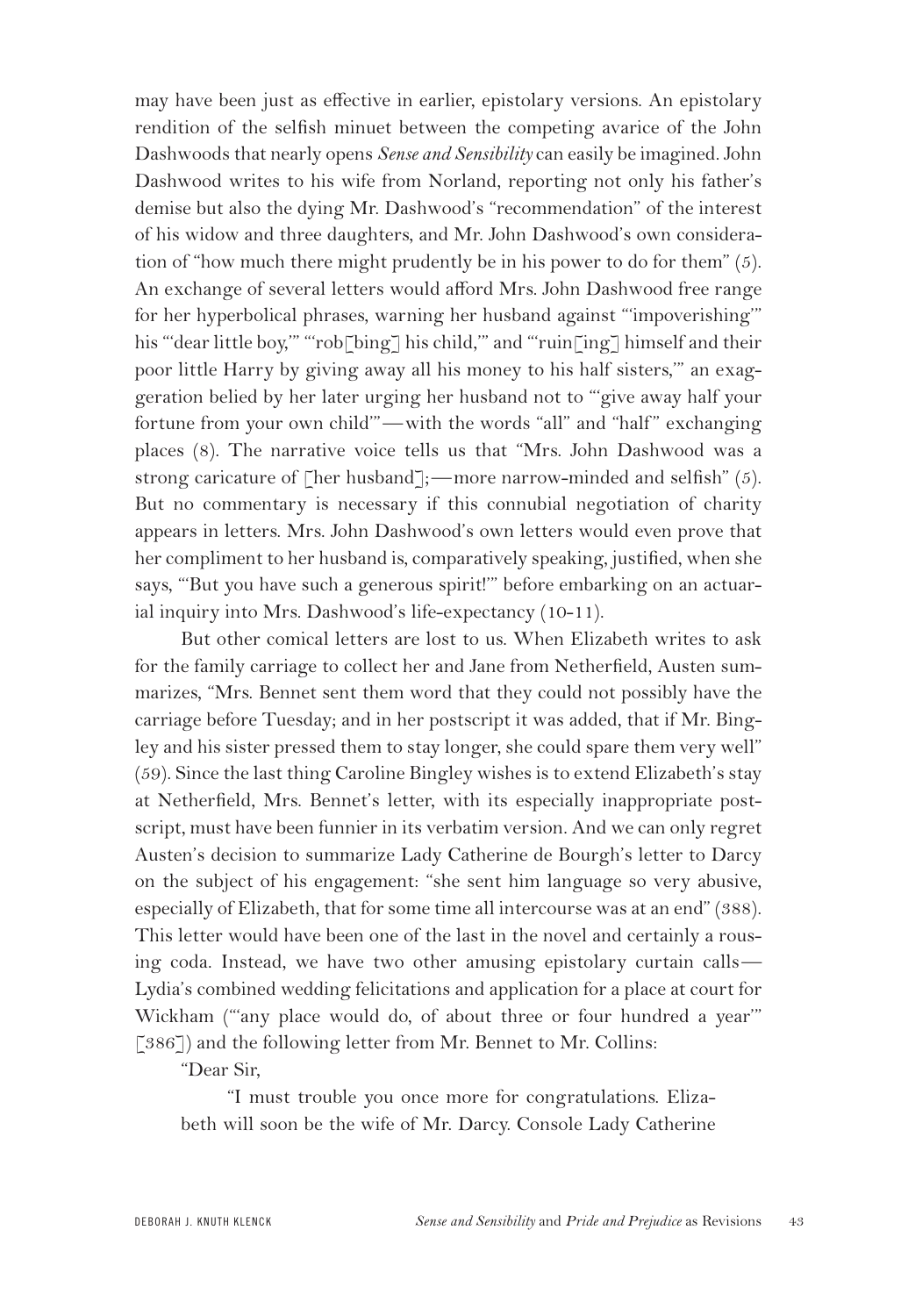as well as you can. But, if I were you, I would stand by the nephew.

He has more to give." (383)

Mr. Bennet finally and neatly skewers Mr. Collins's self-serving obsequiousness and it is worth noting that this is the sole verbatim letter from the learned patriarch that survives in *Pride and Prejudice*. "'Much as I abominate writing, I would not give up Mr. Collins's correspondence for any consideration,'" Mr. Bennet remarks (364); the enjoyment of writing this last letter must repay all his previous efforts.

But letters are also serious business. From her models Richardson and Burney, Austen learned how to use letters to engage the reader with characters' psychology as well as to reveal (or conceal) plot.<sup>3</sup> The first versions of *Sense and Sensibility* and *Pride and Prejudice* must have exploited all the advantages of the epistolary form, even as their author was changing her mind about that form. Whenever we come across a verbatim letter in these two novels, we can be permitted to assume that it must be one of the best that survived the first draft.

What the substance of those drafts comprised is open to educated guesswork, with the finished novels— all six of them—as our teachers. For example, between whom did the letters pass in the primary correspondence of each novel? William Galperin concludes bluntly that "the letters that undoubtedly passed between 'Elinor and Marianne' (in the epistolary text originally so titled) required a geographical separation of the two sisters that is largely collapsed in the final version of that novel," while *Pride and Prejudice* "maintains that separation [between sisters] and even preserves a number of Jane's letters to her sister from which the yield of the epistolary version may be inferred" (135). But I disagree on both counts. How could Elinor have mocked Marianne's excessive sensibility—her care to ""admir<sup>[e]</sup> Pope no more than is proper,'" for example—in a letter *to* her sister? A. Walton Litz surmises, "The original epistolary version of *Sense and Sensibility* must have contained a broad satire on excessive sensibility" (77); there must have been a logical correspondent to collude with Elinor in that satire. And to whom could Elinor have vented her strictures on the mismatched pastimes of Sir John and Lady Middleton or on the Miss Steeles' sycophancy? Elinor would hardly have shared these observations with Marianne, whose judgments of others she strived to soften. Elizabeth Bennet, too, would never have shared with the kindly Jane all her rude observations about the society of Lucas Lodge, Netherfield Park, Longbourn House, Hunsford Parsonage, and Rosings Park, even when the sisters were separated.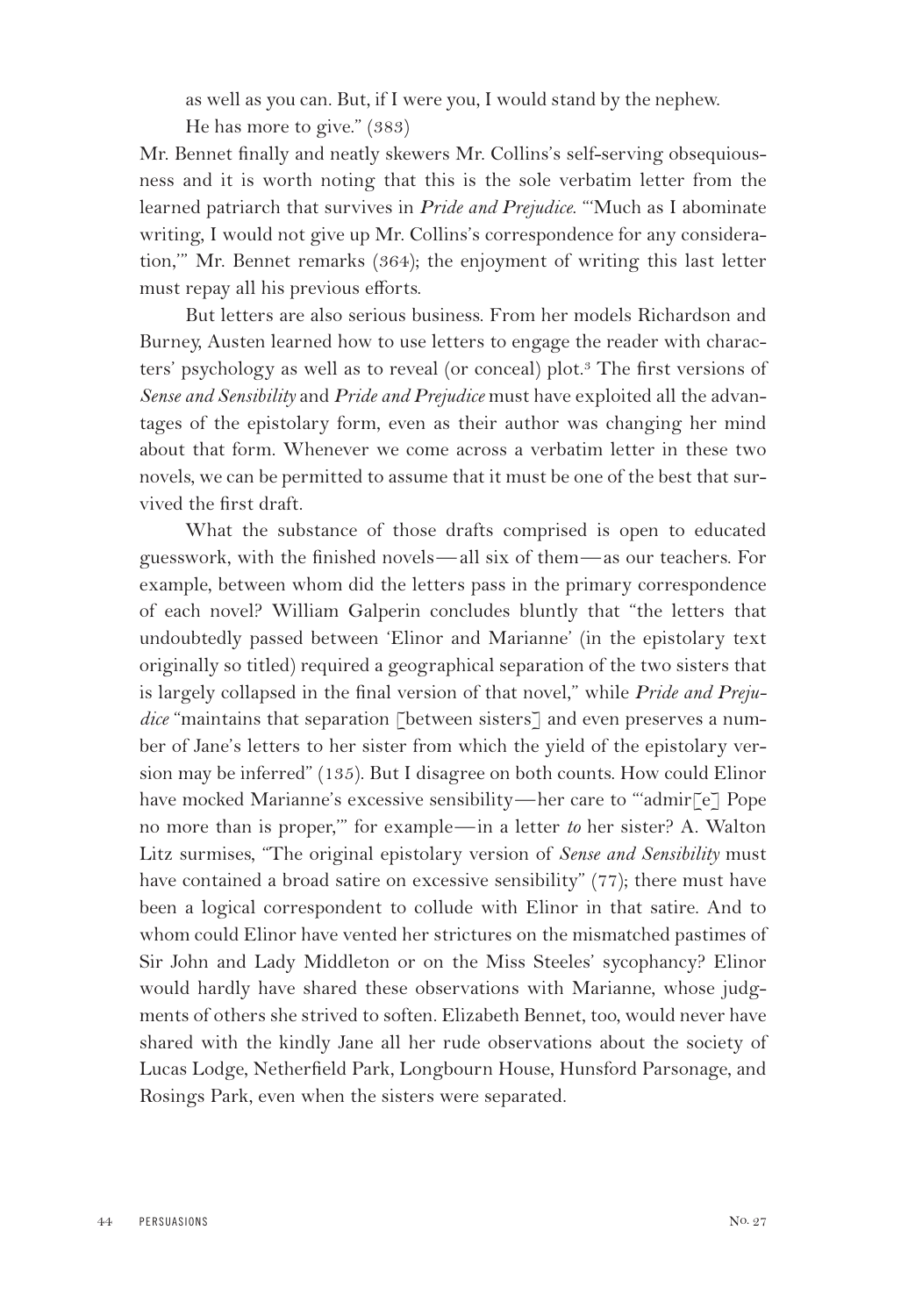I suggest that in both novels there was a mentor-figure for the heroine.<sup>4</sup> In the case of *Sense and Sensibility*, this confidante has been edited out of the final version of the novel. She survives solely in a curious reference to the change in Elinor's life once she moves to Devonshire. In contrast with Marianne, who delights in the society of Willoughby,

Elinor's happiness was not so great. Her heart was not so much at ease, nor her satisfaction in their amusements so pure. They afforded her no companion that could make amends for what she had left behind, nor that could teach her to think of Norland with less regret than ever. Neither Lady Middleton nor Mrs. Jennings could supply to her the conversation she missed; although the latter was an everlasting talker.  $\dots$  (54)

Unless the "conversation she missed" was with her late father (and there is some evidence that, if Marianne is her mother's favorite child ["the resemblance between (them) was strikingly great" (6)], Elinor may have had more in common with her father), then the "conversation" must have been with another woman. Brian Southam notes that

"The conversation she missed" was not that of her mother and sisters, certainly not that of Mr. and Mrs. John Dashwood. Nothing inside the novel explains this reference. Probably it survives from the original correspondence scheme, where such a confidante would be required. (56)

Southam assumes that Elinor's confidante must be "a friend of her own age at Norland" (55), but I am inclined to disagree. Evidence from other novels, notably *Persuasion*, shows that an Austen heroine, often lacking a sensible mother—or any mother at all—looks to a woman her mother's age, a friend of her late mother's, for example, or a god-mother, for guidance. *Persuasion*'s Lady Russell, whose advice Anne Elliott takes even when she disagrees with it, is the obvious example. And in "First Impressions," close to "Elinor and Marianne" in composition, we have another example: Mrs. Gardiner. It is to her aunt Gardiner that I think Elizabeth writes the bulk of the correspondence in "First Impressions." Mrs. Gardiner and the vanished mentor of "Elinor and Marianne" would have been "active confidants" in the terminology Janet Gurkin Altman has developed to analyze epistolary fiction—specifically "independent agents": confidants "who not only listen to, comment upon, and relate part of the hero[ine]'s story, but actually influence it. The counselor whose advice is taken  $\dots$  would figure in this category" (51-52). If we turn to an exchange in *Pride and Prejudice*, we find an echo of Altman's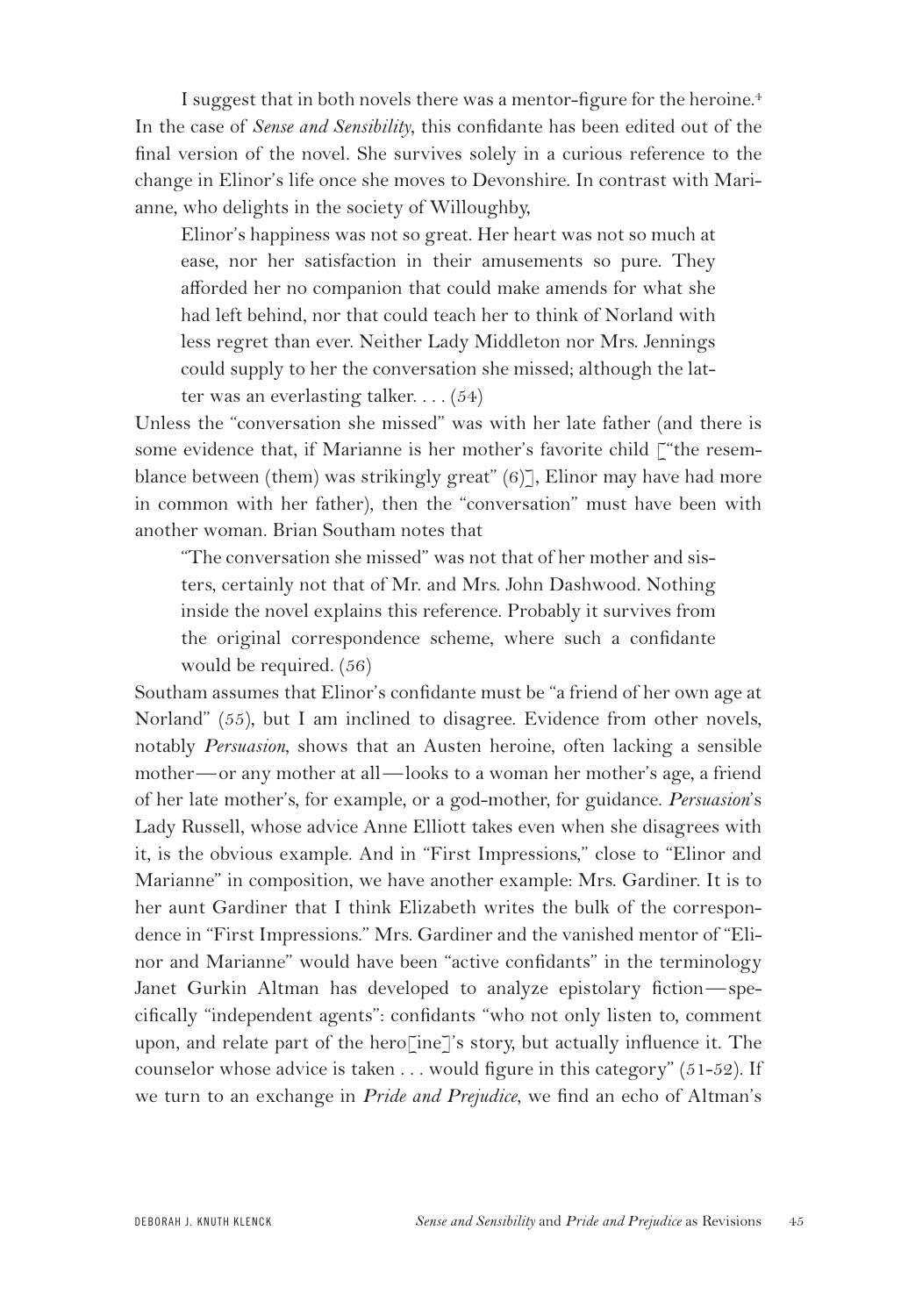words, even though Austen is not among Altman's many subjects in her wideranging study. Mrs. Gardiner warns Elizabeth against a preference for Mr. Wickham, "'You are too sensible a girl, Lizzy, to fall in love merely because you are warned against it; . . . . Seriously, I would have you be on your guard . . .'" (144). Austen calls this conversation "a wonderful instance of advice being given on such a point, without being resented" (145), a tribute to Mrs. Gardiner's value as her niece's confidante.<sup>5</sup>

The verbatim letters to the mentor-figures in both books have in large measure been subsumed into dialogue, omniscient narration, or free-indirect discourse. But *Pride and Prejudice* alludes to letters between Mrs. Gardiner and both the eldest Bennet sisters: when she arrives to condole with Mrs. Bennet on the recent failure of both Jane and Elizabeth to get husbands, Austen points out that "the chief of this news had been given before" to Mrs. Gardiner, "in the course of Jane and Elizabeth's correspondence with her" (140). Southam calls "the communications of Elizabeth and Jane with Mrs. Gardiner, a very credible system of letters to carry much of the story in an epistolary version" of the novel (62). A dual correspondence with their aunt (like the contrasting letters Elinor and Marianne must send to Barton Cottage from Mrs. Jennings's town house) would have illustrated each sister's characteristic habit of mind as she related and judged (or withheld judgment on) her "first impressions" of characters and situations. Galperin surmises that "the epistolary version of *Pride and Prejudice*—to the degree that it might be extrapolated from the final version—was likely more didactic in explicitly measuring the liabilities of the character who became Elizabeth Bennet against the virtues of her forbearing sister Jane," but, as Richardson's fiction shows us, narrative is enriched by comparing any two characters' versions of the same events, and the effect need not have been as schematic as Galperin assumes (125).

Mrs. Gardiner remains an important character in *Pride and Prejudice*: the Gardiners chaperone the reunion of Darcy and Elizabeth at Pemberley, promote Darcy's arrangements for Lydia's marriage, and retain pride of place in the novel's last paragraph as the Darcys' closest friends (388). But when Austen revised "Elinor and Marianne," she completely excised Elinor's confidante. Elinor not only misses her former "conversation," but in the society of Barton Park, conversation becomes all but impossible:

Though they met at least every other evening either at the park or cottage, and chiefly at the former, they could not be supposed to meet for the sake of conversation. Such a thought would never enter either Sir John or Lady Middleton's head, and therefore very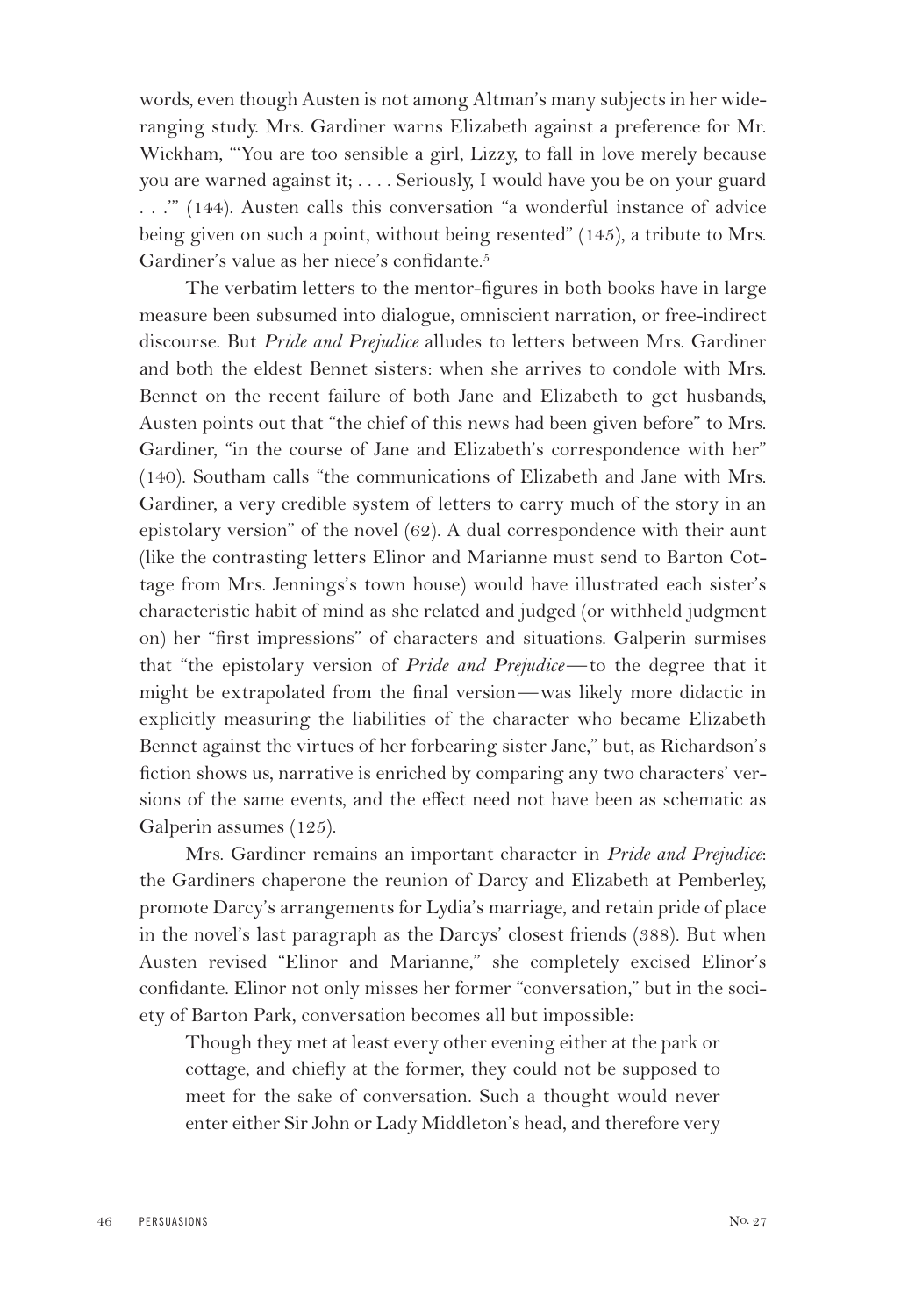little leisure was ever given for general chat, and none at all for particular discourse. They met for the sake of eating, drinking, and laughing together, playing at cards, or consequences, or any other game that was particularly noisy. (143)

When the good-natured, ignorant Sir John procures the companionship of the Miss Steeles for the Dashwood sisters, he little realizes the pain he inflicts. Lucy loses no time in demonstrating her claim on Edward's affection, and Elinor is reduced to scheming to spend time with her rival to prove that she is not jealous. Elinor's "address" in securing some private conversation with Lucy, while Marianne is "giving them the powerful protection of a very magnificent concerto" is one of her most heroically self-sacrificing moments (149), and must originally have been described in a letter to her confidante. In the finished novel, Elinor is so alone that Favret refers to her as Austen's "anti-epistolary heroine": "the inner world of her thoughts and feelings finds no direct expression in the novel, although her point of view controls the story. She is bound both by a promise of secrecy and a sense of integrity and self-protection" that would be completely at odds with the transmission of her thoughts and fears to a correspondent  $(145)$ .<sup>6</sup> The novel's revision makes more absolute the heroine's isolation.

Although in the final version of *Sense and Sensibility,* the silent Elinor can seldom find consolation, it seems as if others constantly make use of her as a confidante. Lucy's territorial warning about her engagement to Edward is one such unsought confidence, Brandon's disclosure about the two Elizas, another. The more we reread this latter conversation, the more improbable it seems. In his rambling story, the ordinarily reserved, middle-aged Colonel reveals personal, scandalous details about his own family, and makes inappropriate comparisons between two fallen women, his sister-in-law and his ward, and Elinor's sister Marianne. Here is how he begins:

"My object—my wish—my sole wish in desiring it [to find Elinor alone]—I hope, I believe it is—is to be a means of giving comfort;—no, I must not say comfort—not present comfort but conviction, lasting conviction to your sister's mind. My regard for her, for yourself, for your mother—will you allow me to prove it, by relating some circumstances, which nothing but a *very* sincere regard—nothing but an earnest desire of being useful—I think I am justified—though where so many hours have been spent in convincing myself that I am right, is there not some reason to fear I may be wrong?" He stopped. (204; italics in original.)

One of the most remarkable things about this incomprehensible preamble is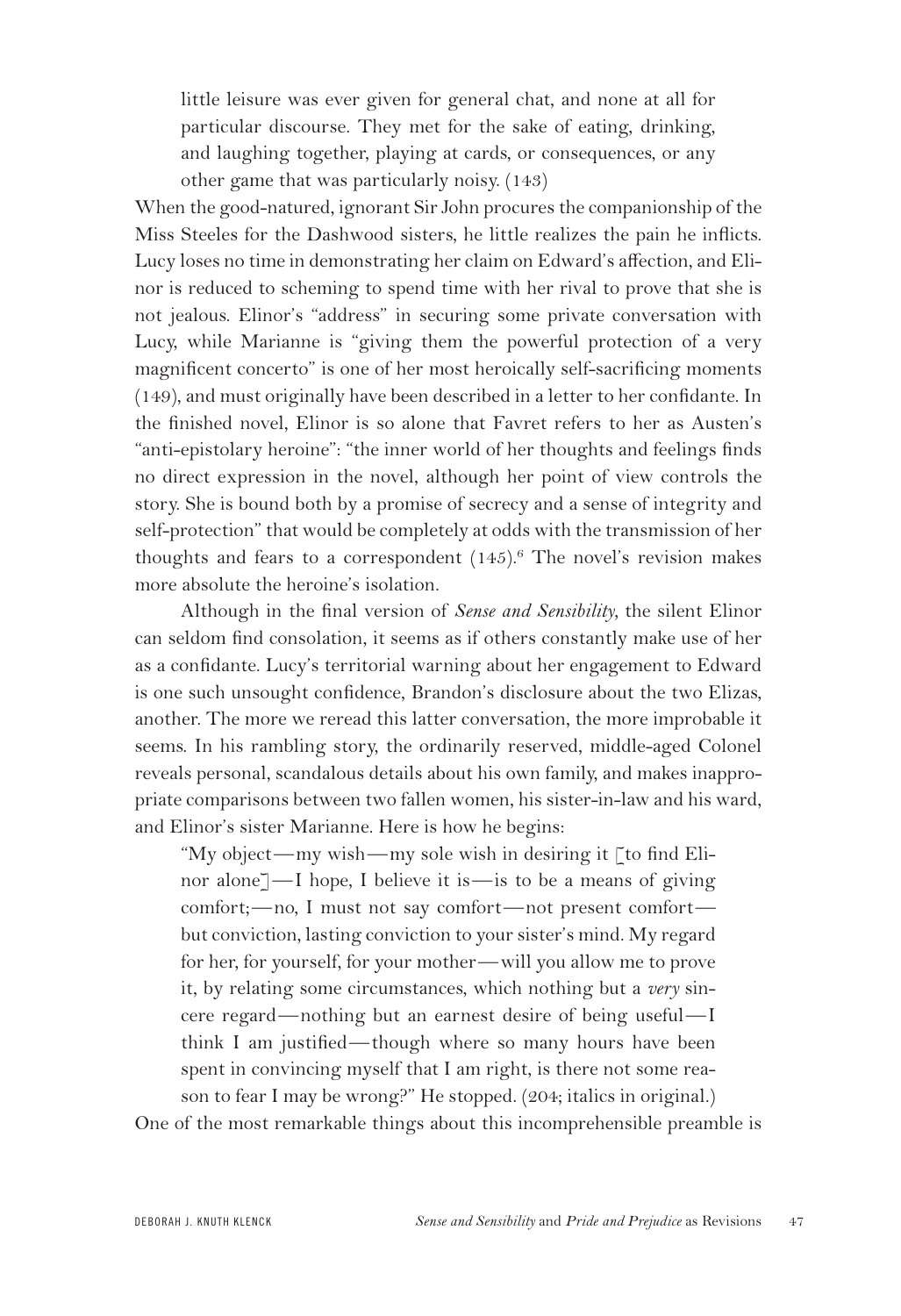Elinor's response: "'I understand you,' said Elinor, 'You have something to tell me of Mr. Willoughby, that will open his character farther. . . .'" If Brandon's speech is awkward, Elinor's clairvoyant response is inconceivable.

If we reread this halting narrative, imagining it as a letter (with no punctuating sentences from Elinor required), that Brandon would tell such a story seems more plausible. While strong feeling would still imbue the narrative, some clarity of explanation could make the letter resemble Mr. Darcy's epistolary account of Mr. Wickham's designs on his sister. In a discussion of Wentworth's proposal letter in *Persuasion,* Favret uses language that would apply to the letter I imagine Brandon writing at this point in "Elinor and Marianne." In Wentworth's letter, Favret writes, "Austen unleashes a potential in the epistolary form . . . [t]he power of discomposure, of confusion; the ability to disrupt time and place; the chance to create an incomplete, inarticulate but effective language, and to communicate beyond formal constraints: the letter scene generates this unsettling energy" (166). Favret refers to Wentworth's letter as "a silent explosion" with its "starts and stops, . . . questions and . . . candid vulnerability" (171)—terms that may well remind us of Brandon's halting story.

Brandon's family history has other marks of the written, rather than the spoken word. He punctuates his narrative with self-conscious references, including an inaccurate promise to "'be brief '": "'you will find me a very awkward narrator, Miss Dashwood; I hardly know where to begin. . . . But how blindly I relate! I have never told you how this was brought on!... But to what does all this lead? . . . I *will* be more collected—more concise'" (204; 206; 208; italics in original). (A letter from Brandon to Elinor seems to me hardly a violation of the decorums about correspondence between young, unmarried couples. Brandon's conversations with Elinor about his hopeless attachment to Marianne make his relationship to Elinor much more like a brother's than a suitor's.)

When so many letters have been revised into dialogue or description, the interpolated letters in the final versions of the novel can stand out with stark significance. In *Sense and Sensibility*, for example, the most memorable and notorious—letter is "Willoughby's" letter jilting Marianne. This note moves the plot in several ways: it sets off a flurry of letters to and from Barton Cottage; it occasions a series of visits from the Steele sisters, Colonel Brandon, and others; and, in cooperation with the weather at Cleveland, it eventually induces in Marianne a psychosomatic, morbid "'putrid fever.'" Most important, of course, it apparently confirms Willoughby's dastardly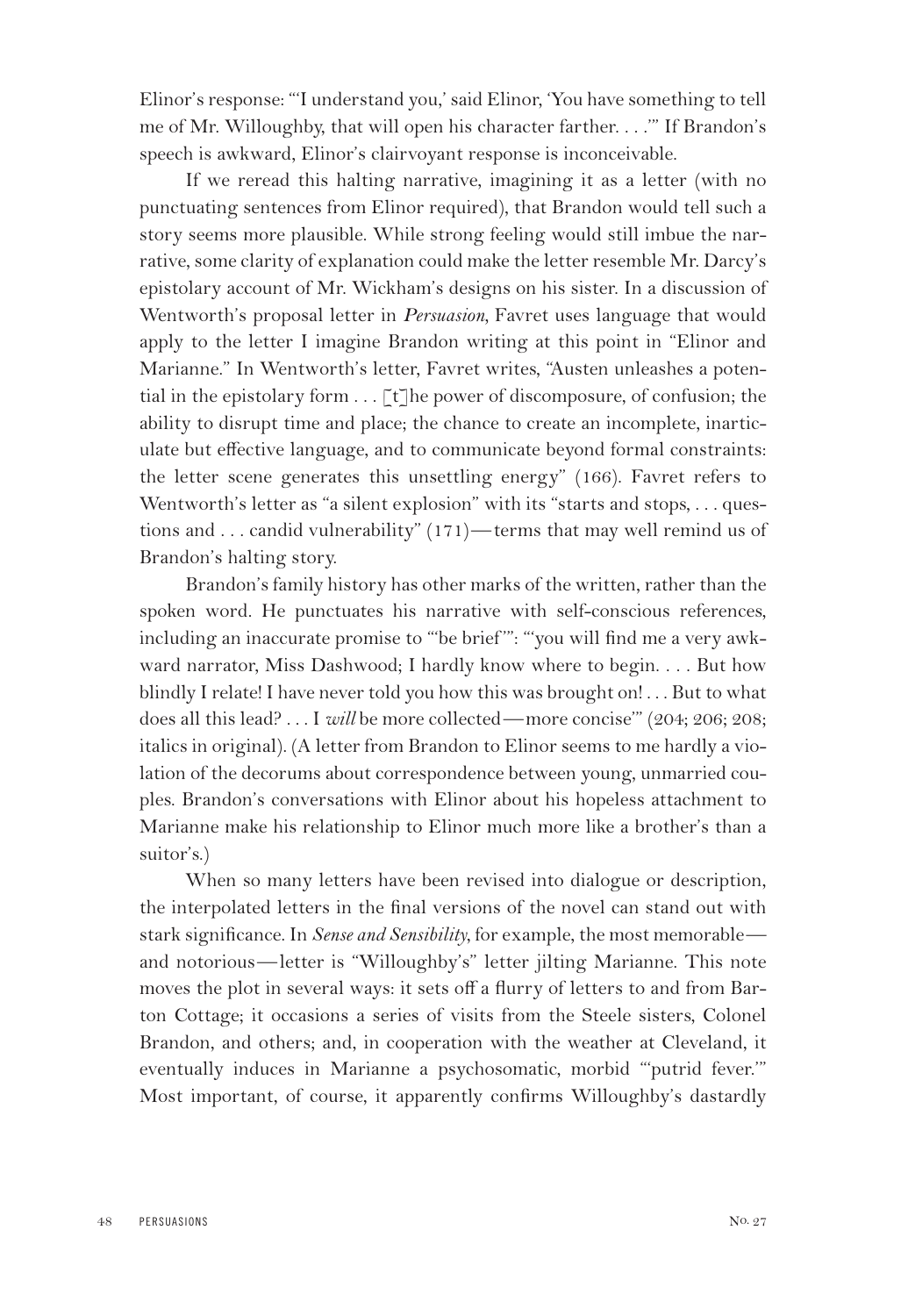character. The even-tempered Elinor sees at once that the letter "proclaimed its writer to be deep in hardened villany" (sic; 184). And of course Austen here exploits the effective epistolary device of the forged letter, because this letter is indeed composed by one of the novel's villains: the heiress Miss Grey has dictated it to her fiancé. The impact of this outrageous letter is so great that Austen can count on her reader recalling it almost verbatim when its true authorship is revealed more than 130 pages later, when Elinor charges Willoughby, "'But the letter, Mr. Willoughby, your own letter; have you anything to say about that?'" When he ascribes the letter to his wife ("'what do you think of my wife's style of letter-writing?—delicate—tender—truly feminine—was it not?'"), the skeptical Elinor cross-examines him, "'The letter was in your own hand-writing,'" with the persistence of a forensic detective.

If readers think, with me, that Jane Austen indulges Willoughby unduly, permitting him this big confessional scene with Elinor while Marianne has been lying so recently near death upstairs, we can take comfort in contemplating his punishment at the hand (if not the hand-writing) of Miss Grey, now Mrs. Willoughby, for many years to come. In fact, Tara Ghoshal Wallace blames Austen for making Miss Grey, not Willoughby, the author of the offending letter. Her reading of *Sense and Sensibility* as a novel subverting female authority by putting monstrous, controlling women in charge of helpless men, an interpretation I do not share, prompts her to exclaim sarcastically: "Poor Willoughby! So reduced, so unmanned by a shrewish woman that even the capacity to write his own story is taken away. Sophia Grey's 'passion—her malice— . . . must be appeased' (328), and appeased by Willoughby's complete capitulation to her will; she will write a character for him, will be like a novelist creating a villain" (156). And yet, if, as I believe, Willoughby's justification of his behavior comes in a letter to Elinor, rather than in a personal interview, Willoughby, the self-described "'fine hardened villain'" (326), damns himself in his own language—and his own handwriting. Consider the improbability of the scene as we have it: Willoughby personally confronting Elinor with his fond hope that "'Were I even by any blessed chance at liberty again'"—that his rich wife will die and leave him her fortune to marry Marianne (332). Willoughby could easily work off such selfdeception and supposed charm by post.<sup>7</sup> And the self-correction of his prose—"'thunderbolts and daggers!'"—seems overly literary for a personal interview. The interruptions in the narrative might remind us of Brandon's Eliza story, except that they seem a bit too pat:

"When the first [note] of [Marianne]'s reached me, . . . what I felt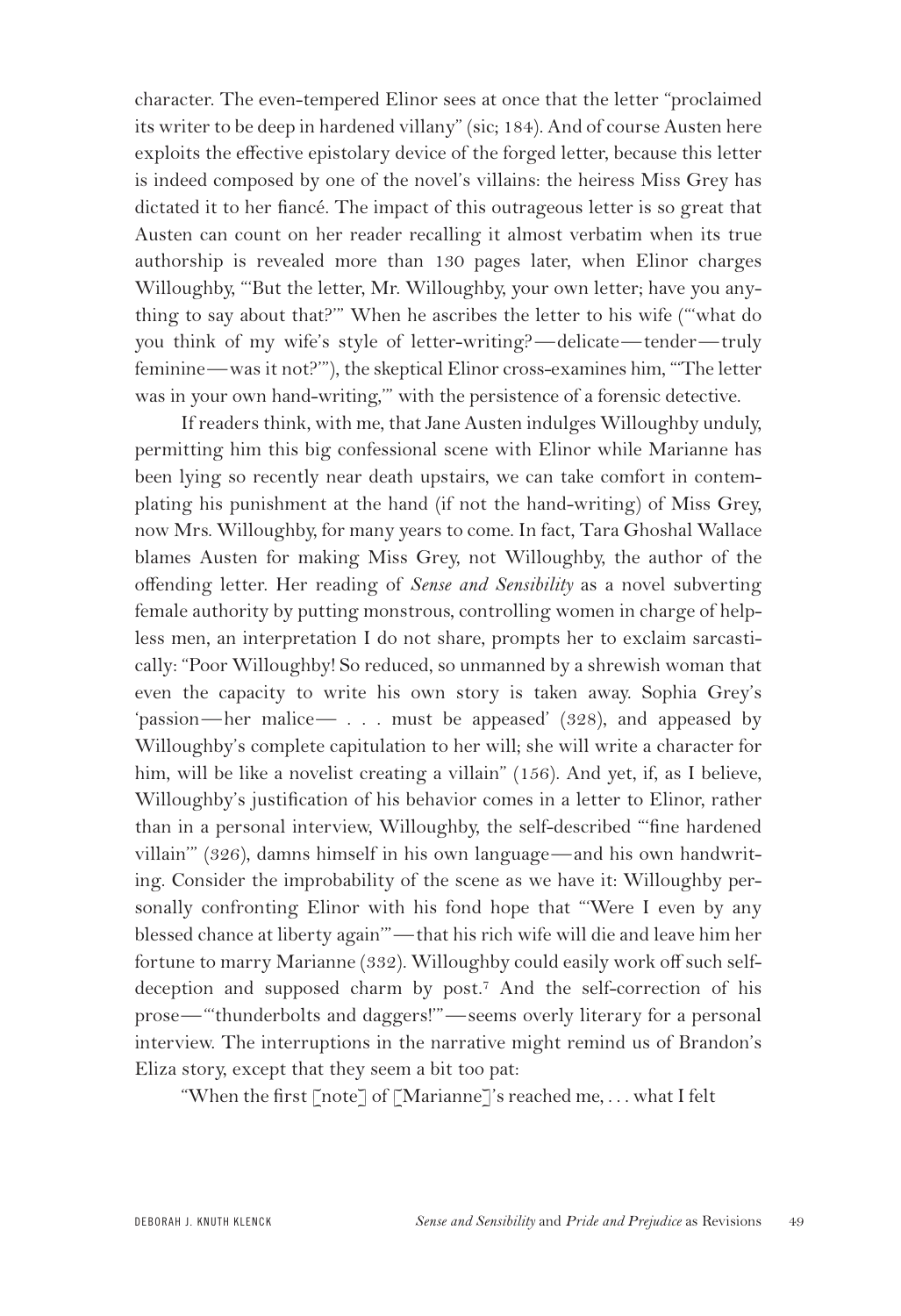is—in the common phrase, not to be expressed; in a more simple one—perhaps too simple to raise any emotion—my feelings were very, very painful. Every line, every word was—in the hackneyed metaphor which their dear writer, were she here, would forbid a dagger to my heart. To know that Marianne was in town was in the same language—a thunderbolt.—Thunderbolts and daggers!—what a reproof would she have given me!—her taste, her opinions—I believe they are better known to me than my own, and I am sure they are dearer." (325)

The entire scene matches the hyperbole of this sample—it's relatively common for young women to come to London for the season and even the Steele sisters can afford it, for example: can such news really amount to a "'thunderbolt'"? And the self-consciousness of the language ("'in the common phrase'"; "'in the hackneyed metaphor'") seems out of keeping with emotional speech, but typical of a certain style of heightened writing. Certainly, this scene as it stands in *Sense and Sensibility* can be unsettling. I find it hard to believe that Elinor permits Willoughby to stay so long; her forbearance says much for his charm. As I imagine his letter, the smooth Willoughby would be less dangerously effective in defending his indefensible, selfish cruelty.

Another scene with Brandon gives us a laboratory demonstration of how "Elinor and Marianne" became *Sense and Sensibility*. In fact, here Austen even jokes about the challenge of revising her first drafts. When the news of Edward and Lucy's engagement leads the autocratic Mrs. Ferrars to disinherit Edward, Colonel Brandon is uncomfortably reminded of his parents' forcibly separating him from Eliza. In a rush of generous fellow feeling, he offers the destitute Edward the annual stipend of Delaford parish, but knows Edward so slightly that he entrusts Elinor to give Edward the news.<sup>8</sup> No doubt the offer comes in a letter—a logical sequel to the letter telling the story of Brandon's thwarted elopement. And, having received this awkward commission, Elinor dutifully sits down to write to Edward, outlining the Colonel's offer, however pained she is by anything that will forward Edward's prompt marriage to Lucy. But Austen casts Elinor's difficulty as one of epistolary composition:

How she should begin—how she should express herself in her note to Edward, was now all her concern. The particular circumstances between [Elinor and Edward] made a difficulty of that which to any other person would have been the easiest thing in the world; but she equally feared to say too much or too little, and sat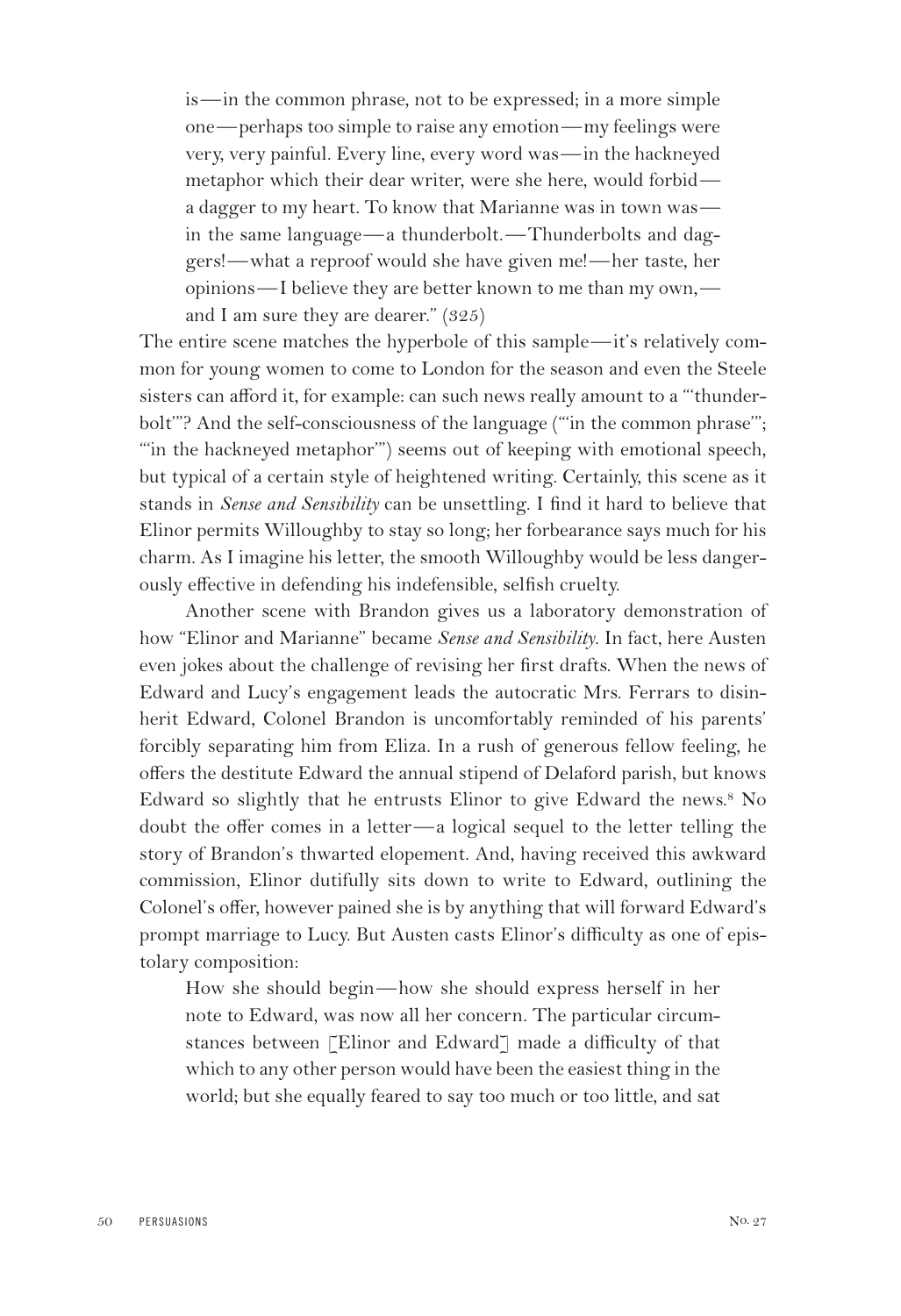deliberating over her paper, with pen in hand, till broken in on by the entrance of Edward himself.

This arrival creates a comic shift of literary form:

Elinor had just been congratulating herself, in the midst of her perplexity, that however difficult it might be to express herself properly by letter, it was at least preferable to giving the information by word of mouth, when her visitor entered, to force her upon this greatest exertion of all. Her astonishment and confusion were great. . . . (287-88)

Elinor pulls herself together, of course: she can fall back on good breeding to manage any situation, and Edward is always the more awkward of the two of them in their most awkward predicament—of loving each other while one of them is engaged to another. And of course Jane Austen is mistress of any occasion and any fictional form. But this little vignette may also celebrate Austen's process of revising her first two real novels, a process that spanned over fifteen years.<sup>9</sup>

The speculative mode of this investigation—and no doubt my failure to have made a permanent shape out of jello—may yet tell us truths about Austen's fiction. As Mary Favret points out, "although Austen does explicitly abandon the form of the epistolary novel, she does not stop testing and reevaluating the personal letter. In every one of her finished novels it is there, playing a crucial, often decisive role, as if it were a character in its own right. . . . [Austen's] narrative authority depends on our learning to see and read the letters properly" (137), and I have tried to read between the lines, and letters as well, in these two first works.

## **NOTES**

1. For the record, the belief that both texts existed first in epistolary form is hardly universal. In fact, the *Family Record* refers to "*First Impressions* (the prototype *Pride and Prejudice*)*"* as Austen's "first attempt at writing a full-length novel in a straightforward narrative form" (Austen-Leigh 93), taking for granted the epistolary origin of *Sense and Sensibility*. On the opposite side of the question is D. W. Harding's dismissal of "the story that *Sense and Sensibility* existed first in the form of letters" as "improbable; it derives solely from a note made at the age of 64 by a niece . . . [who] may have heard this said of *Pride and Prejudice*, in which an original letter form can much more plausibly be traced" (269). F. B. Pinion gives specific examples of episodes in *Sense and Sensibility* that must originally have been letters (84-85), but dismisses claims that internal evidence shows epistolary origins for *Pride and Prejudice* (94-95). Recent critics who take for granted epistolary origins for both books include Galperin, Johnson and Wolfson (xxix), and Fiona Stafford (xxiii-xxv).

2. In comparing "First Impressions" with *Evelina*, Austen's father is referring to the length of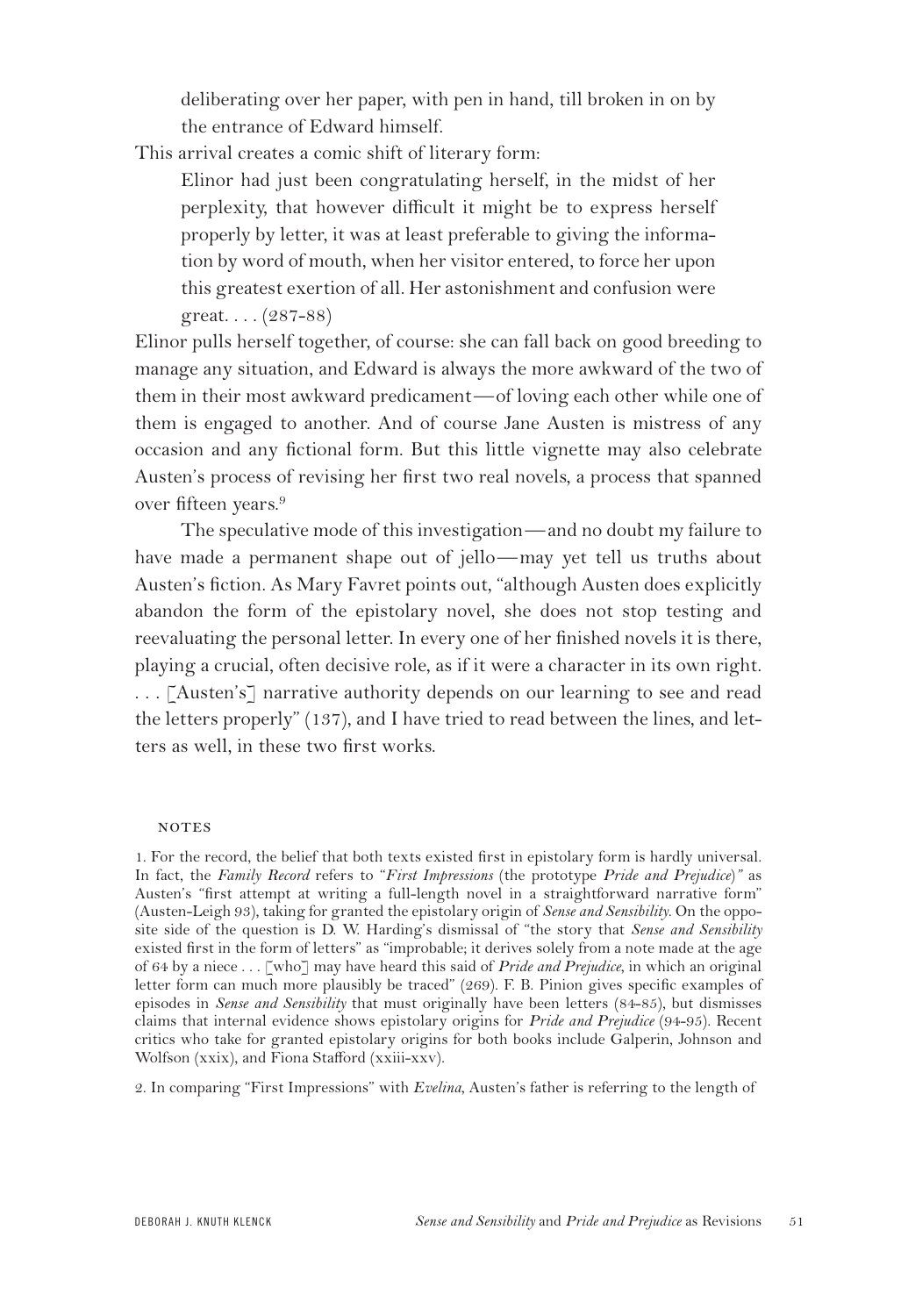the work, but the form may have been suggestive as well. Conversely, when Jane Austen invokes Burney as a model in her omnisciently narrated *Northanger Abbey*, she cites Burney's non-epistolary *Cecilia* and *Camilla* (*NA* 38).

3. Jocelyn Harris makes detailed comparisons between Austen and Richardson, specifically between *Sense and Sensibility* and *Clarissa* and *Pride and Prejudice* and *Sir Charles Grandison*, though these comparisons are based primarily on theme, character, and narrative detail, rather than on literary form (34-129).

4. Mary Lascelles suggests that in *Sense and Sensibility* each sister had a confidante (*Jane Austen and Her Art.* London and New York: Oxford UP, 1939. 157-58).

5. Much of what Altman has to say on the subject of confidant/es is relevant for the study of Austen's work. For example, in *Persuasion*, Anne's eventual decision to rely more on Mrs. Smith's than Lady Russell's advice illustrates Altman's point that "a change in confidant[e]s can often signal an important moment in the epistolary hero[ine]'s development" (Altman, 54).

6. Howard Babb notes that Jane Austen "abandons the epistolary convention because the convention traditionally required that the characters spell out their motives quite clearly from time to time"; the epistolary form thus interfered with novelist's preference to withhold information, for example, in *Emma* (37).

7. Mary Lascelles too notes that Willoughby's confession to Elinor "would be more plausible as a letter" ("Introduction," *Sense and Sensibility.* New York: J. M. Dent, 1962. x).

8. Galperin inaccurately refers to Brandon's self-effacing tone in making this offer as imposing a "condition" of celibacy on Edward (116), part of Galperin's "case against Brandon" (115). But Austen's context makes clear only that Brandon assumes that Edward and Lucy will postpone marriage until their income matches whatever Brandon imagines to be a "competence" (*S&S* 91).

9. Cassandra noted that "Elinor and Marianne" was begun in 1795 and "First Impressions" in 1796; the finished novels were published respectively in October, 1811 and January, 1813 (Austen-Leigh 83; 93; 167; 173).